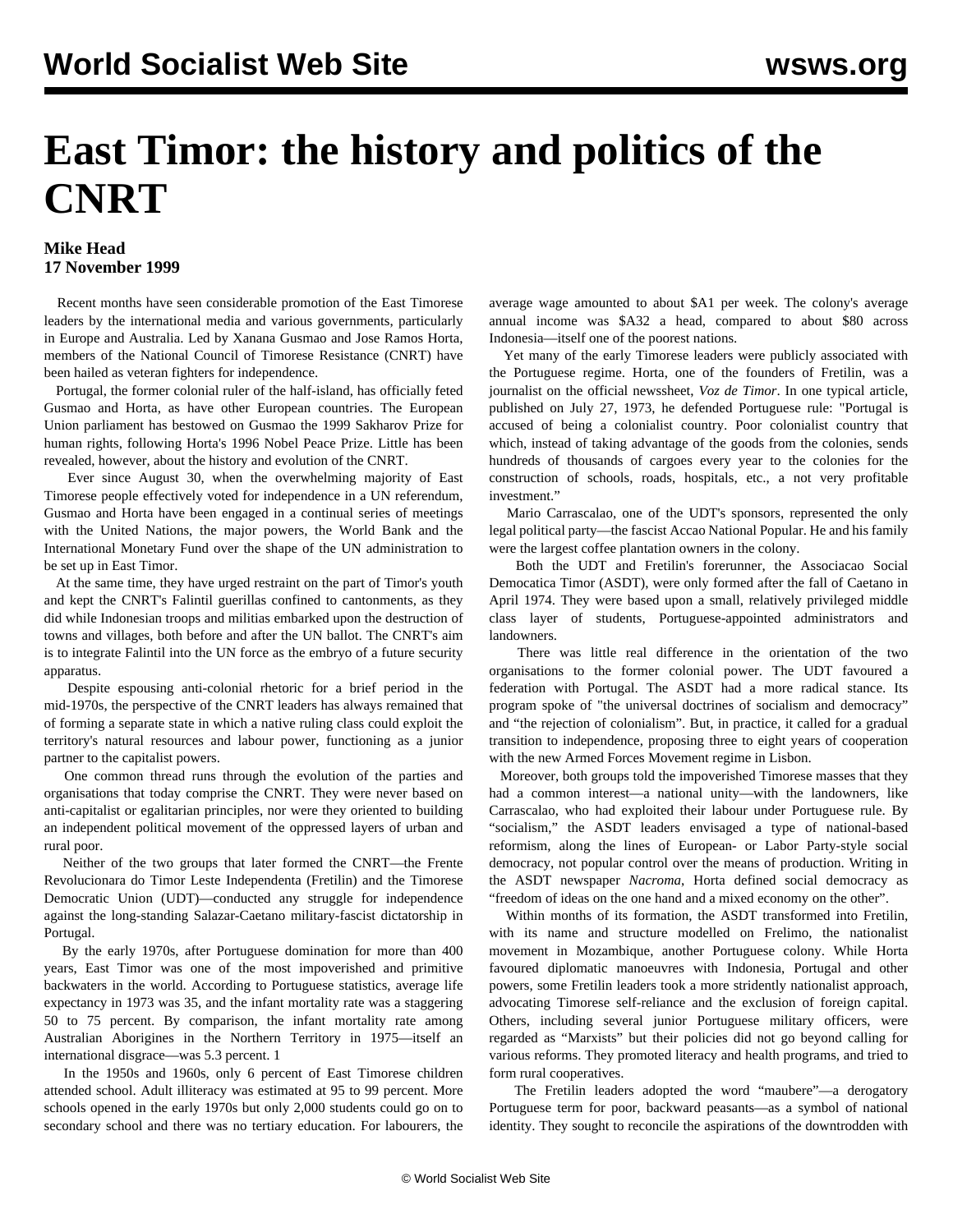the interests of an aspiring native capitalist class.

 Above all, both Fretilin and the UDT rejected any common struggle with the West Timorese and Indonesian working class and oppressed masses against the Suharto military dictatorship that had been installed throughout Indonesia by the bloody US-backed coup of 1965-66.

 One of ASDT's first actions, in June 1974, was to send Horta to Jakarta to assure the Indonesian generals of the organisation's desire for mutually beneficial relations. Horta informed the Suharto regime that if East Timor were granted statehood it would align itself with Indonesia. Horta held talks with Indonesian Foreign Minister Adam Malik, who, on the basis of their discussions, gave Horta a letter promising "good relations, friendship and cooperation" with an independent East Timor "for the good of both countries".

 But by late 1974, the US, backed by Australia and other Western powers, was urging the Suharto military dictatorship to move into East Timor. They regarded the Indonesian military as the best guarantee of stability throughout the region in the face of looming defeat in Vietnam. US President Gerald Ford and his Secretary of State Henry Kissinger were in Jakarta the day before the Indonesian invasion was launched in December 1975. Australian Labor Prime Minister Gough Whitlam had earlier assured Suharto of Australia's non-intervention at summit meetings in Yogyakarta and Townsville in 1974-75.

 In the final days before the Indonesian invasion, with the Portuguese authorities having abandoned the territory and UDT having effectively swung behind Indonesia, Fretilin's leaders declared independence. In doing so, they appealed for the support of the major powers on the basis that Fretilin had defeated the UDT's attempts to "usurp the legitimate authority of the Portuguese colonial administration in East Timor". Horta and others reiterated that Fretilin was not "communist" and favoured foreign investment.

 This has remained the basic orientation of the East Timorese leaders ever since, including among those who escaped the Indonesian invasion and took to the mountains, where they resorted to guerilla tactics. Even as the US, Australia and Portugal turned a blind eye to the Indonesian military's massacres throughout the 1970s and 1980s and attempted to black out all news from the island, the Timorese leaders continued to seek the favour of these same powers.

 While Horta travelled the world, pleading for the ear of one government after the other, the leadership of Falintil's decimated forces fell to Gusmao, as the only remaining member of Fretilin's central committee. Given command of Falintil in 1981, he first sought a settlement with the Indonesian regime and then a rapprochement with the UDT and the Catholic Church, with a basic orientation toward Portugal.

 In March 1983, he struck a ceasefire agreement and initiated negotiations with the Indonesian authorities, including Carrascalao, who was by then the Indonesian governor of East Timor. The ceasefire broke down, however, whereupon Jakarta launched a new offensive. In 1986, Gusmao forged a "Policy of National Unity" with the UDT and the Church, giving rise to the National Council of Maubere Resistance or CNRM.

 Meanwhile, Fretilin had established its office in Lisbon. Portugal, still recognised by the UN as the sovereign power in East Timor, had revived its colonial claims to the territory after multi-billion dollar reserves of oil and natural gas were discovered in the Timor Sea between Timor and Australia during the 1980s.

 The CNRT only emerged once Suharto's grip on power began to disintegrate. It was founded in April 1998, just before Suharto's fall, at a congress in Peniche, near Lisbon. The CNRT's formation marked even closer ties between Fretilin and the UDT, with Gusmao proclaimed as the movement's supreme leader. The organisation's objective was to create a state through the intervention of the major powers, by convincing them that they would benefit from an "independent" East Timor.

 One of the CNRT's first resolutions pledged that an East Timorese state would offer oil companies and other investors a "more secure and predictable environment, for the benefit of all stakeholders".

 The Timorese leadership's response to the development of widespread anti-Suharto protests in Indonesia was not to turn to this growing movement of youth and workers but rather to intensify its diplomatic activities aimed at securing the backing of Portugal, Australia and the United Nations.

 The creation of a new state comprising about 800,000 people on half an island, which will be little more than an economic base for its former colonial ruler Portugal and other powers, is both an absurdity and a tragedy. At the end of the 20th century, it is perhaps history's way of declaring its verdict on the political perspective of the bourgeois and petty bourgeois national movements.

 The success of "national self-determination" and "the struggle for independence" has come to be measured by the inflows of international capital, the number of special export zones, the flourishing of sweatshops and factories with appalling and unsafe working conditions, and the mushrooming of shanty towns where workers are forced to exist in abject poverty.

 This is the future that Gusmao and Horta have prepared for East Timor. Gusmao has spoken of developing the country as a Swiss-style offshore banking centre and establishing "special economic zones" for foreign investors. Horta has expressed a preference for the "Singapore model," which relies on police state repression to make the island attractive to global financiers.

 Behind the evolution of the CNRT, like that of the PLO in the Middle East and the ANC in South Africa, lie profound economic and political processes. The ability of these organisations to posture in the post-war period as anti-colonial and even as "socialist" depended on two interlinked factors.

 During the Cold War they were able to manoeuvre between the major powers led by the US and the Soviet bloc. Moreover, the Stalinist bureaucracies in Moscow and Beijing, which used the nationalist movements as pawns in their relations with the US, were quite willing to bestow revolutionary credentials on figures like Yasir Arafat and Nelson Mandela, as well as Fidel Castro in Cuba.

 The collapse of the Stalinist regimes in the USSR and Eastern Europe not only ended these political relations but, at the most fundamental level, reflected far reaching changes in world economy. What had been shut-in, autarkic economies were undermined by the growing global integration of production and investment over the previous two decades. Their demise was the sharpest expression of the breakdown of all forms of nationally regulated economy.

 In the former colonial countries, the old policies of import substitution, controls on foreign investment and currency flows, and a degree of state ownership of industry, were soon replaced by efforts to set up export processing zones and entice international capital by providing cheap labour. This shift has fuelled the break up of nation states such as Yugoslavia and now Indonesia, as aspiring capitalists in local areas seek their own relations with the IMF, the financial markets and the major powers.

 The pitiless logic of the orientation of the CNRT leaders was demonstrated in the weeks before and after the UN ballot in East Timor on August 30. As the Indonesian militias terrorised and torched entire towns and villages, Gusmao ordered his Falintil fighters to remain in their assigned holding areas and do nothing. During his recent visit to Australia, Gusmao admitted that he had screamed down a satellite phone link from Jakarta, where he was still under house arrest, to Falintil commanders, urging them not to attack the militias or return fire. "I was crying because we had not been able to avoid the very worst outcome," he said. "I was crying when I asked Falintil not to fight. People were yelling at me on the